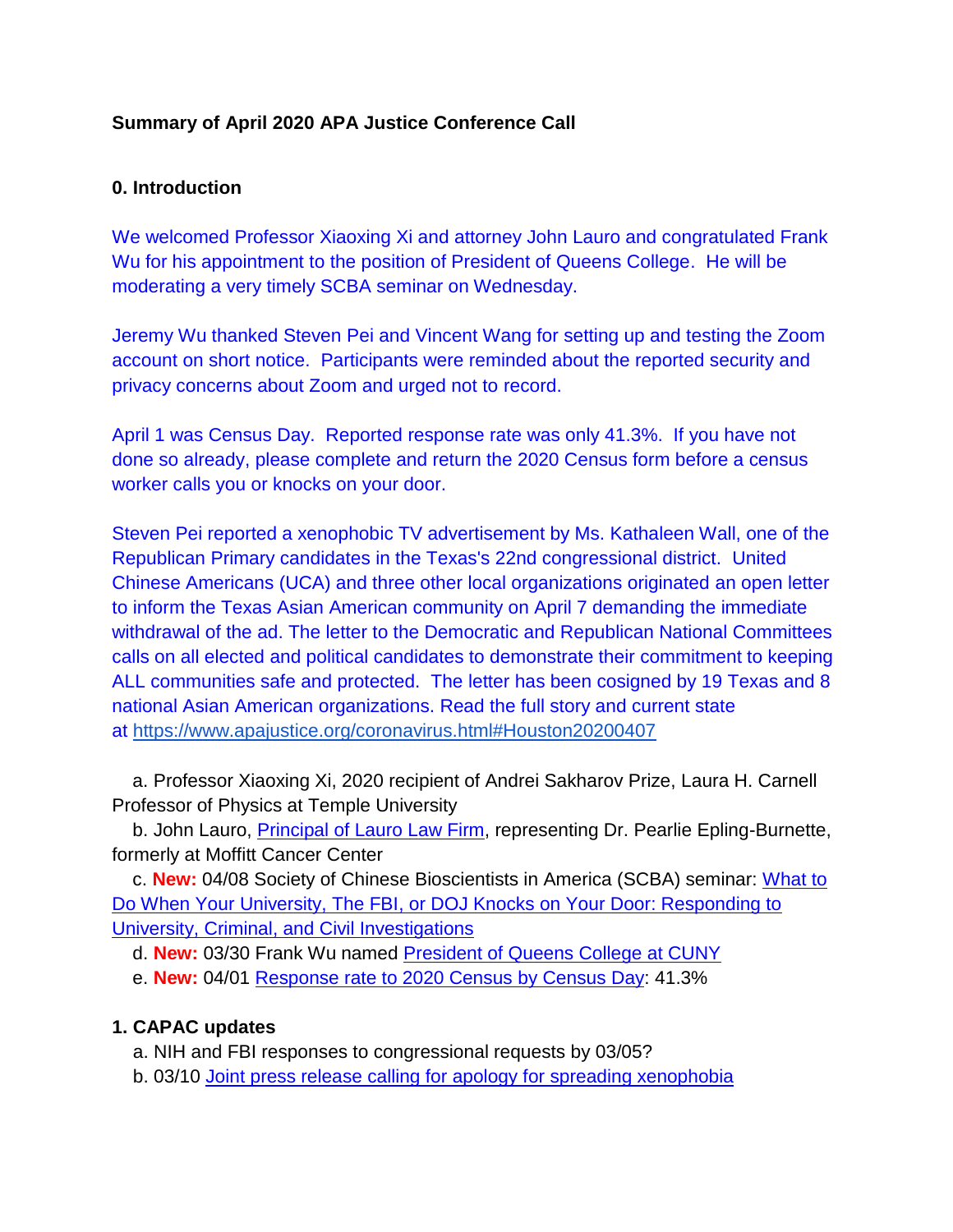c. 03/17 Democratic Leaders of Color: [Trump's Use of "Chinese Virus" Endangers](http://bit.ly/2xaRMiH)  **[Lives](http://bit.ly/2xaRMiH)** 

d. 03/18 [CAPAC Chair Chu Condemns Republican Bigotry on "Chinese Virus"](http://bit.ly/2QsWsHN)

e. 03/25 H.Res.908 - [Condemning all forms of anti-Asian sentiment as related to](https://bit.ly/2UDQeWB)  [COVID-19](https://bit.ly/2UDQeWB)

f. 03/29 [How Asian-American Leaders Are Grappling With Xenophobia Amid](https://nyti.ms/2X8dsH8)  **[Coronavirus](https://nyti.ms/2X8dsH8)** 

g. **New:** 04/02 [Senator Warner Letter to FBI Director Wray](https://www.apajustice.org/developments.html)

Congress was in recess. No CAPAC staff was present for the call.

# **2. Coronavirus (COVID-19)**

On March 2 when the last APA Justice call was held, there were 98 confirmed coronavirus cases, about half of them originated from a cruise ship called Diamond Princess. As of the morning of April 6, there were 337,000 confirmed cases and 9,700 deaths. There is a national emergency and most of the country is in self isolation or quarantine.

According to media reports, the U.S. missed a window of 4-6 weeks when we did not perform adequate tests and allowed the coronavirus to spread.

A new APA Justice webpage was created to cover the following primary topics on the coronavirus COVID-19.

- Anti-Asian racism and xenophobia with over 1,100 incidents reported in the last few weeks, prompting the FBI to issue warnings about the potential surge of hate crimes against Asian Americans
- Heart-warming mass mobilization and contributions of Asian Americans of all background in rural and urban areas to fight Covid-19, from PPE donations to much needed real-time nationwide data collection and online reporting
- Extensive tracking data and analyses on Covid-19 in China, the U.S., and the world, including explanations and interpretations by Dr. Paul Li and Dr. Michael Levitt and the recovery of Monica Yeung Arima, who participates in our call periodically, and her husband Adrian
- Brain drain and loss of much-needed talents about two Chinese American scientists due to racial profiling. They were forced to leave the U.S. and played significant roles to mitigate the spread of Covid-19 and inventing a rapid test kit in China.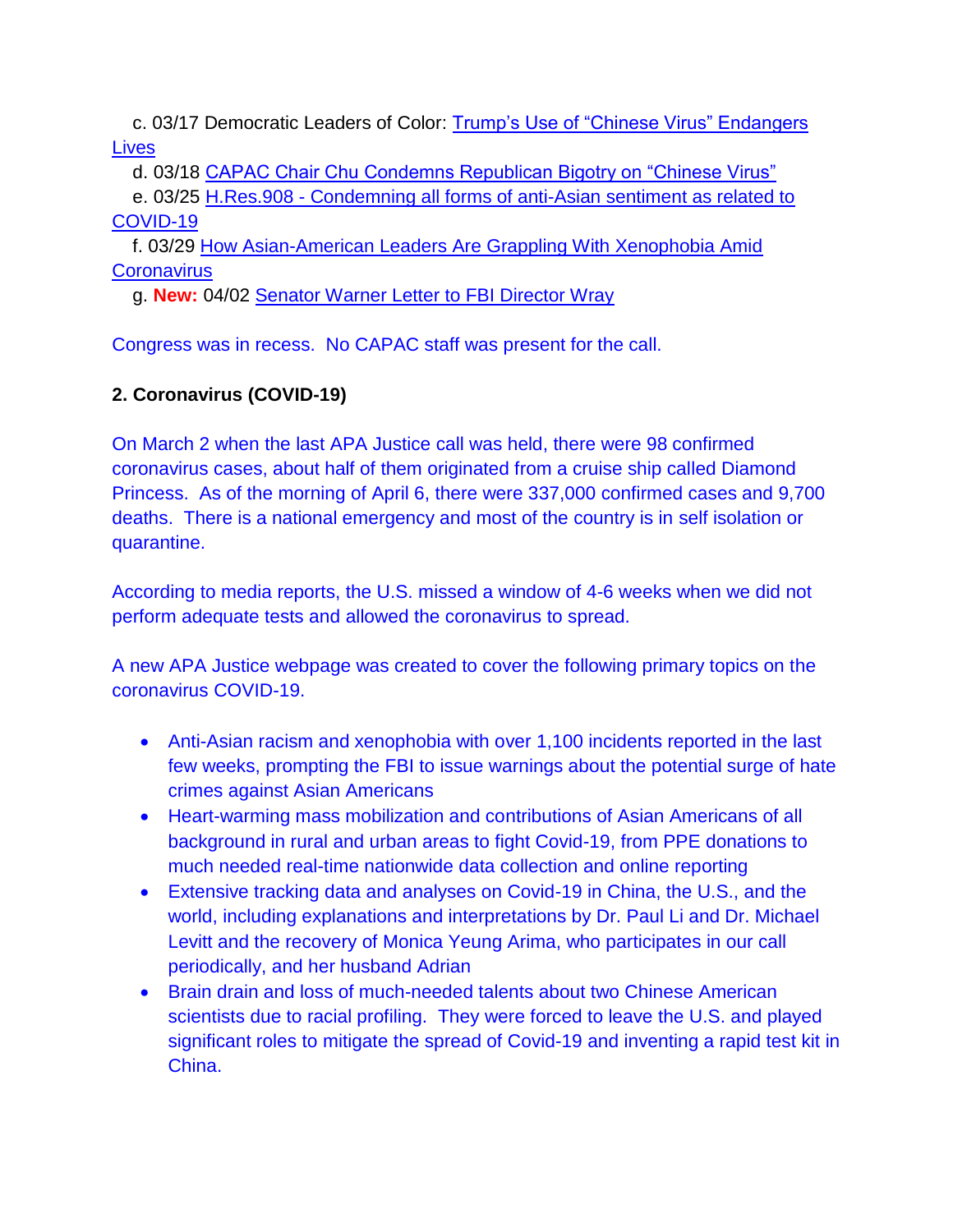03/19 New York Times editorial: [The Epic Failure of Coronavirus Testing in America](https://nyti.ms/3dgIcvq)

APA Justice Webpage [Coronavirus](https://www.apajustice.org/coronavirus.html) includes:

a. **New.** 04/02 Washington Post opinion by Helen Zia: [Targeting Asians and Asian](https://wapo.st/2UEZFpS)  [Americans will make it harder to stop covid-19](https://wapo.st/2UEZFpS)

b. 03/27 ABC News: **FBI warns of potential surge in hate crimes against Asian** [Americans amid coronavirus](https://abcn.ws/2y58QHp)

c. Community organization (NCAPA. UCA, APAPA, APABA-PA, C100, etc) statements and actions on anti-Asian racism around COVID-19

d. 03/19 San Francisco Chronicle: [Coronavirus: Asian American groups compile hate](https://bit.ly/2IYQ72F)  [crime reports as Trump persists in 'Chinese virus' attacks](https://bit.ly/2IYQ72F)

e. Media reports of anti-Asian incidents and local activities

f. ABC-7: [EXCLUSIVE: Palo Alto woman recovers from coronavirus after being](https://abc7ne.ws/39jsagW)  [treated with remdesivir](https://abc7ne.ws/39jsagW)

g. Data and links showing the crisis is coming to an end in China while a national emergency has been declared in the U.S.

h. [1point3acres](http://bit.ly/2IRqSio) – a real-time central website to track US and Canada coronavirus data at the state/province and local levels, built by first-generation Chinese immigrants in the U.S.

i. [COVID-19 Tracking and Modelling](http://bit.ly/33wzHaW) – another website under development to track COVID-19 world-wide by the Chinese American Data Science and Engineering Association (CADSEA)

j. Paul Li: 为什么东西方应对新冠病毒如此不同?

Why is the handling of the coronavirus so different between the U.S. and China?

k. 03/12 World Economic Forum: [6 lessons on how countries can prevent](http://bit.ly/2Qjea09) and [rebound from an epidemic like COVID-19](http://bit.ly/2Qjea09) by Dr. Xifeng Wu

Dr. Xifeng Wu is a naturalized U.S. citizen. She was the first of several Chinese American researchers at MD Anderson Cancer Center subjected to endless investigations and subsequently left. Now as the Dean of School of Public Health at Zhejiang University, she recently published her successful efforts in preventing and rebounding from the coronavirus in Hangzhou and Zhejiang Province. It is another example of how America suffers lost talents and leaders by profiling Chinese American scientists. Dr. Wu's family still lives in Houston.

l. 03/18 Chronicle of Higher Education: [Hounded Out of U.S., Scientist Invents Fast](http://bit.ly/33tvZPn)  [Coronavirus Test in China.](http://bit.ly/33tvZPn)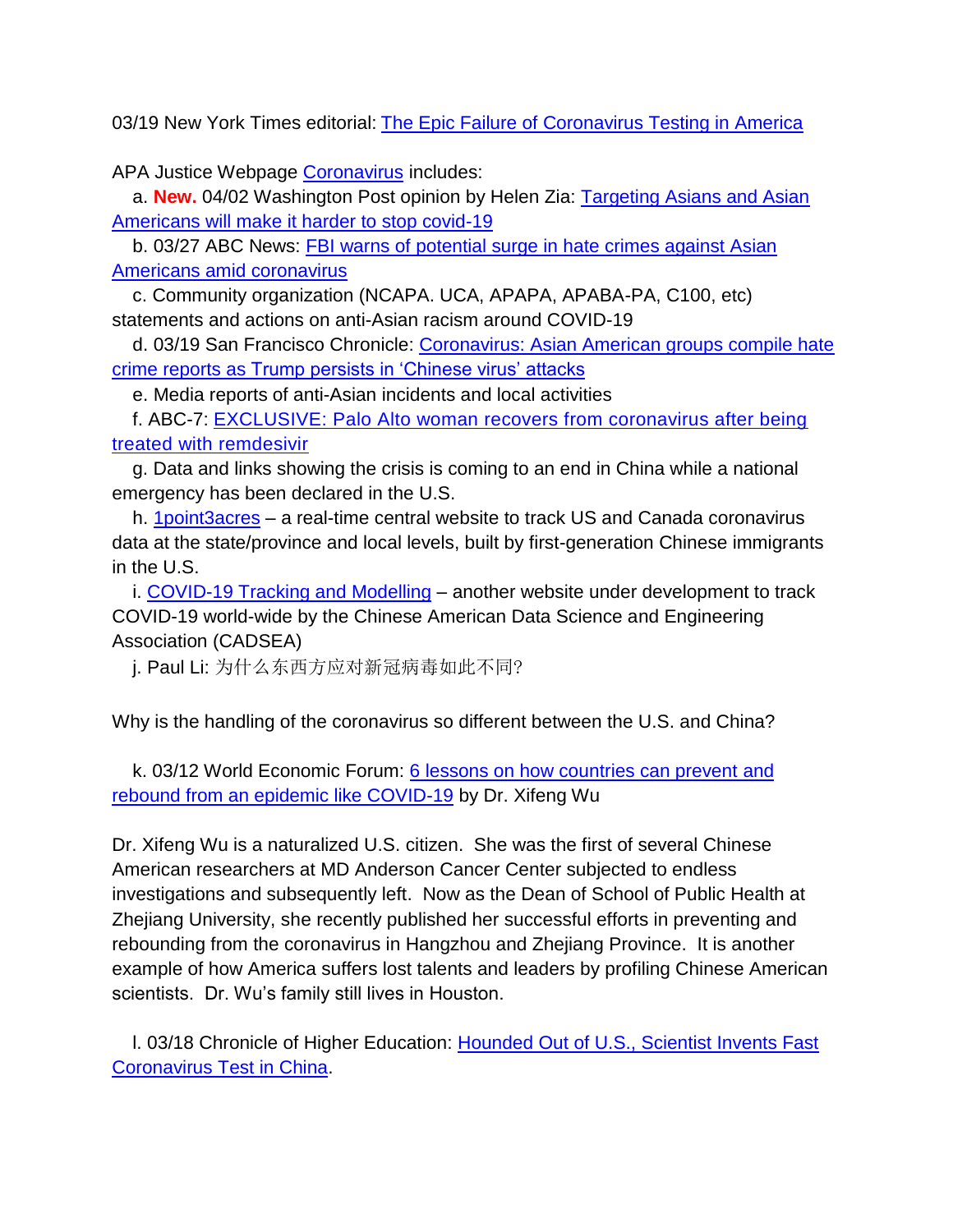Former University of Florida Professor Weihong Tan was driven back to China as part of U.S. profiling of Chinese American scientists. He is now Vice President of Hunan University leading a team to develop a fast and easy COVID-19 test.

### **3. Racial Profiling/Targeting updates**

- a. Speaker: John Lauro, Esq.
	- Racial Profiling, Criminal Prosecutions, and Overreaction In An Age Of Global Conflict With The People's Republic of China
	- 3/11 Science: [Fired cancer scientist says 'good people are being crushed' by](http://bit.ly/2ILbiVu)  [overzealous probes into possible Chinese ties](http://bit.ly/2ILbiVu)

John Lauro reported on the sea change in policy – US policy went from encouraging cooperation and collaboration to the highest degree of suspicion of all Chinese-American relationships/evolution from promoting joint research. While we cannot ignore the real threats presented by PRC and efforts to compromise scientists, the danger is over-reaction and risk of racial/ethnic profiling in light of conflict with PRC. We need to take affirmative steps to ensure due process and protect the rights of all scientists and ensure that the law is applied without bias.

John recounted the historical rule and policy changes since early 2010. In every response there is an over-reaction and innocent people will be hurt – in some cases very badly. The impact puts individual scientists at risk – particularly those with Chinese background and all scientists with some relationship with PRC. Scientists are living under a microscope. Lifelong dedication to science and research is at risk, while their naivete with legal system puts them at risk with difficult legal issues.

Pressure is put on grant-funding sources to make examples, ranging from NIH, DOD, VA, DOE, and National Science Foundation. Institutional audits are going on now with focus on relationships with China and response that heads must roll to protect funding – scientists are expendable and face denial of due process. The first Interview is most critical and has most risk. While the instinct is to cooperate – it could be fatal to your legal position. The scientists are usually unable to review documents in advance or work with counsel.

There is a gotcha mentality of investigations – often conducted by large outside law firms specializing in these investigations in order to assess blame rather than fair evaluation of the facts. There is lack of clarity in rules and position of institutions, which revert to litigation mode and hostile to scientists. There are cultural issues by misplacing trust in the institutions.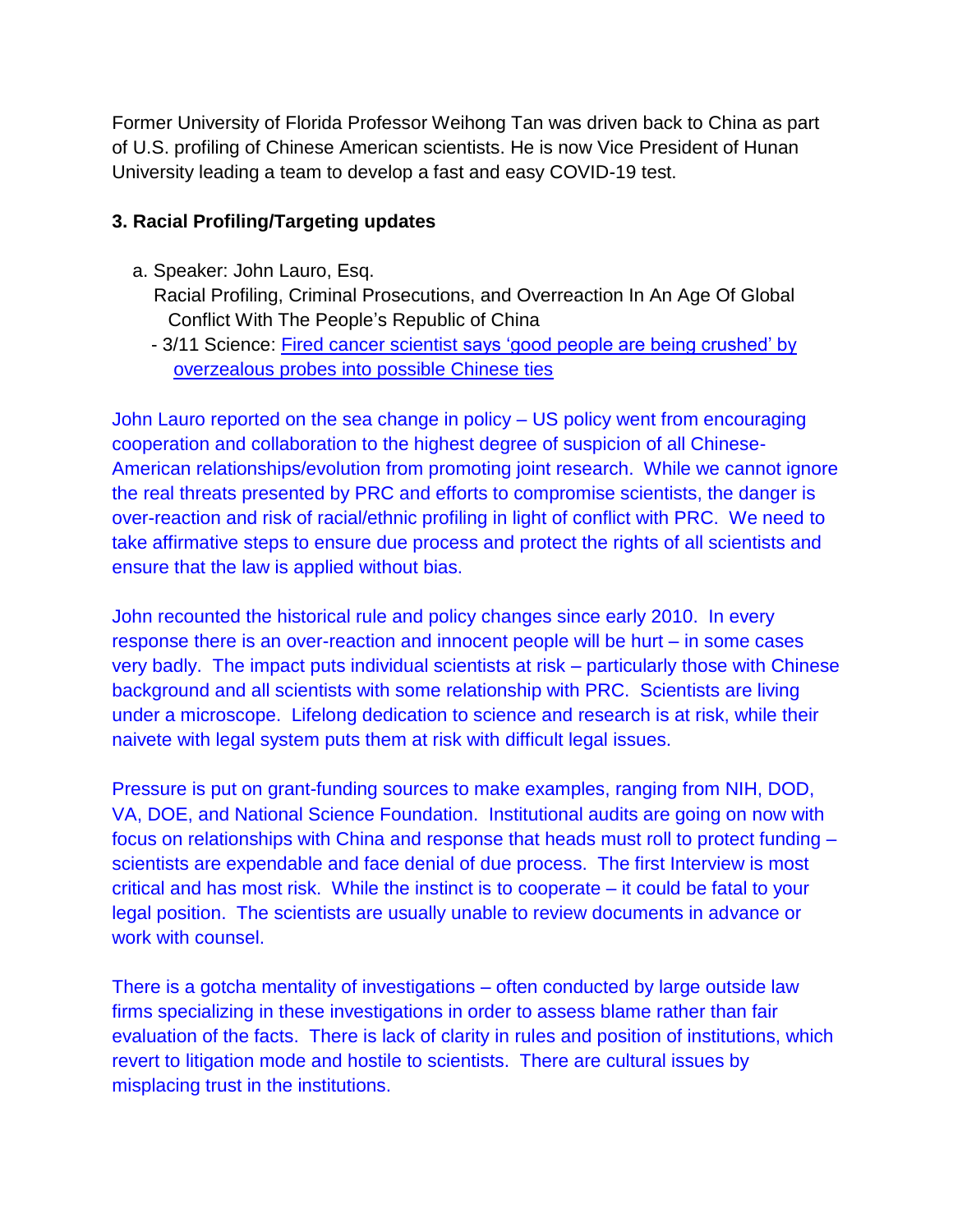As preventive measures, scientists should make personal assessment and reviews of internal and governmental policies and their activities with focus on significant financial interest and conflict of interest.

The government's focus is on shadow labs/overlapping with US funded projects; sharing of information; non-disclosed compensation; peer review disclosure – 1000 talents contracts/non-disclosure and terms of employment conflicting with US obligations.

If issues arise – do not go to institution before speaking with counsel – it would make matters worse. Obtaining counsel critical important for self-protection – privilege issues – conversations with colleagues, compliance officers, institutional counsel may be discoverable and used against scientists - nothing is confidential. Any clarification/amendments to disclosure forms - needs to be done under counsel's guidance.

Do not agree to interview without lawyer present; never speak to law enforcement without counsel present.

John's full talking points are attached.

- b. Speaker: Professor Xiaoxing Xi
	- [Andrei Sakharov Prize Talk: Scientific espionage, open exchange and American](http://bit.ly/2Tt7hvf)  [competitiveness](http://bit.ly/2Tt7hvf) (video 32:10)
	- APA Justice webpage: [Profiling Today](https://www.apajustice.org/profiling-today.html)

Professor Xi provided a compelling presentation of racial profiling against scientists and scholars today. Time and again, the government makes false allegations and treats Chinese American scientists unfairly. These wrongful prosecutions are still continuing with recent examples against scientists such as those at Tulane University and Michigan State University.

Government dropping charges is rare. Although CAPAC and community organizations have raised their concerns, the system of checks and balances has not responded. Chinese American scientists working in the academia are targeted as nontraditional collectors for China, attempts are made to find something to charge in the way of finding "bones in an egg." It is racial profiling akin to "Researching while Chinese." Racial profiling is wrong.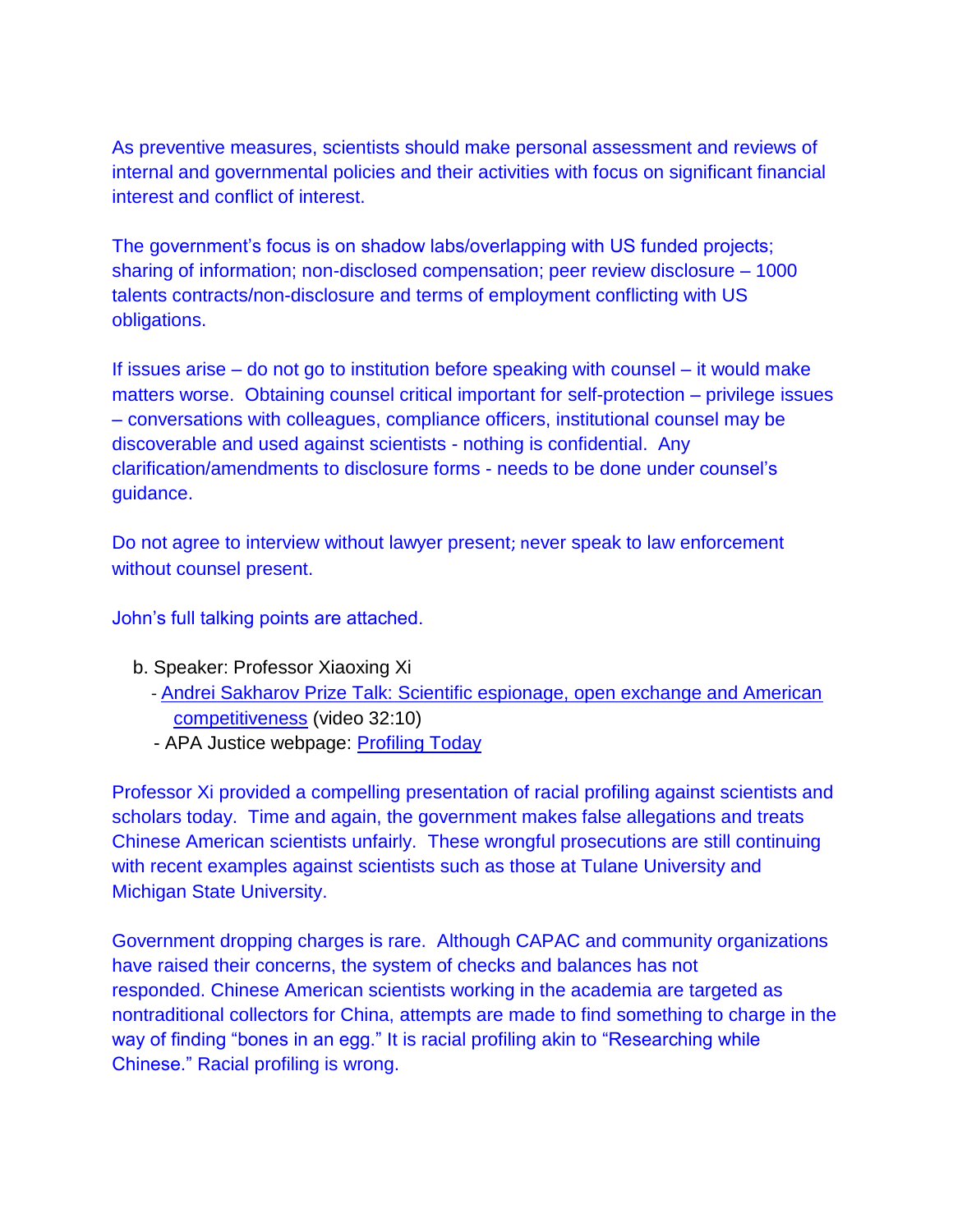In recent years, the FBI have targeted those associated with China's talent recruitment programs, including the Thousand Talent Program. However, government recruitment program is nothing new. Only a few years ago, the NSF encouraged leveraging coordinated partnerships on topics that are of interest to both China and the U.S. The NIH director spoke about science knows no borders.

There is no evidence to support the government's crackdown of open scientific exchanges with China as they are mostly on basic research. The national policy governing federally-funded research has been National Security Decision Directive 189 (NSDD-189). Issued by President Ronald Reagan in 1985, it defines fundamental research as basic and applied research in science and engineering, the results of which ordinarily are published and shared broadly within the scientific community.

Criminalizing open exchange of fundamental research threatens U.S. leadership in science and technology. It reflects a total lack of understanding about what has made America the world leader in science and technology in the first place, which is the open environment in fundamental research. If the scientific community does not speak up, the day it can freely publish fundamental research and to openly discuss among colleagues may be numbered.

Anyone who has academic collaboration with Chinese colleagues can become a target of the FBI. One does not have to be Chinese. According to a U.S. attorney, academic collaborations with China is "by definition conveying sensitive information to the Chinese." Once you are targeted, everything is under the microscope.

In Professor Xi opinion, the scientific community should rally around the JASON report commissioned by NSF. It is well balanced, and it provides a blueprint of the proper response for the U.S. government for the perceived threats of the Chinese government to fundamental research.

Professor Xi's talk upon his receiving the 2020 Andrei Sakharov Prize is now posted in [https://www.apajustice.org/profiling-today.html.](https://www.apajustice.org/profiling-today.html)

#### **4. Update on Draft Pilot Project Proposal – Frank Wu**

In addition to the two links provided by Frank Wu, President Designate of Queens College, the Society of Chinese Bioscientists in America (SCBA) sponsored a seminar on April 8: What to Do When Your University, The FBI, or DOJ Knocks on Your Door: Responding to University, Criminal, and Civil Investigations. The presentation slides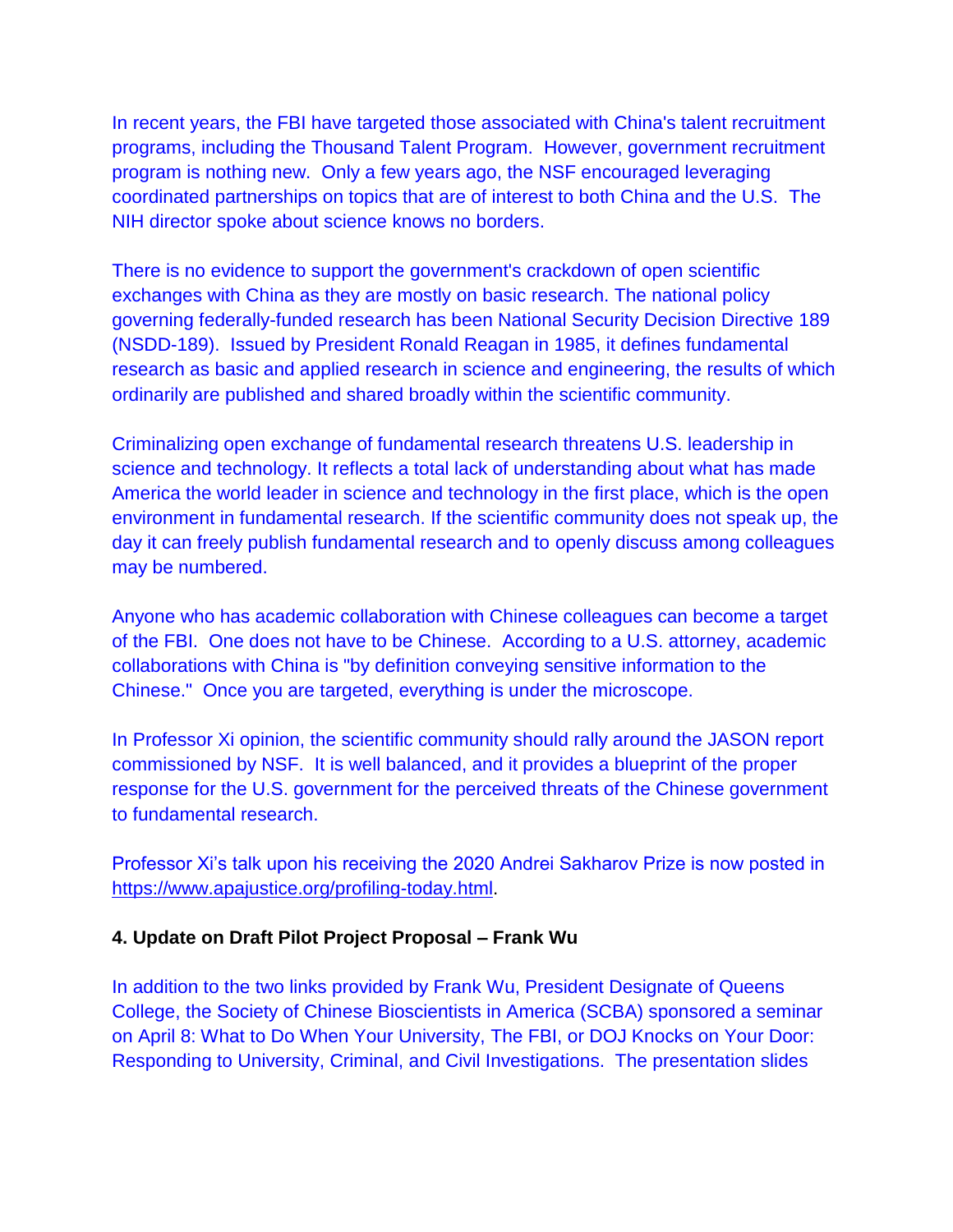and video recording of the webinar are available at <https://www.apajustice.org/forums.html>

03/25 American Society for Biochemistry and Molecular Biology (ASBMB): international [collaborators critical to its success](https://bit.ly/2UTVaqm)

03/22 Chemical & Engineering News: [70 years of US suspicion toward Chinese](https://bit.ly/3doxVxi)  [scientists—and what those caught in the middle should do now](https://bit.ly/3doxVxi)

### **5. 2020 Census**

- a. 03/14 LinkedIn: [Findings of Census Bureau's Disclosure Avoidance System](http://bit.ly/3aYlgze) "The post-processing error … introduces unacceptable and problematic data biases and distortions, and it requires structural and statistical changes to the DAS to mitigate."
- b. 03/16 New Yorker: [Will This Year's Census Be the Last?](http://bit.ly/39Sltnj)
- c. 04/01 [Response rate to 2020 Census by Census Day:](https://bit.ly/2JD4MRa) 41.3%

### **6. Catch-up on all developments: [www.apajustice.org](file:///C:/Users/Jeremy/Documents/Home/My%20APAJustice/My%20CAPAC/www.apajustice.org)**

- a. [Profiling Today:](https://www.apajustice.org/profiling-today.html) Profiling Xi's Sakharov Prize acceptance presentation plus more
- b. [Profiling Victims:](https://www.apajustice.org/victims.html) added Pearlie Epling-Burnette and Weihong Tan
- c. [Xifeng Wu:](https://www.apajustice.org/xifeng-wu.html) Her story and related reports
- d. [Coronavirus:](https://www.apajustice.org/coronavirus.html) continuously updated with latest information related to COVID-19

# **7. Upcoming Events**

- a. 04/08 SCBS Online Seminar
- b. 06/24-27 United Chinese Americans Convention, Las Vegas, NV
- c. 06/27-28 National Civic Leadership Forum, Las Vegas, NV (postponed)
- d. 06/25-27 OCA National Convention, Las Vegas, NV

It has been confirmed that the 6/27-28 NCLF will be postponed, tentatively to September.

# **8. Next Call**

- a. Next Call: 2020/05/04
- b. Reminder: Post your messages and comments to [apajustice@googlegroups.com](mailto:apajustice@googlegroups.com)

There was expressed interest in increasing the frequency of the APA Justice conference calls, as well as the use of social media.